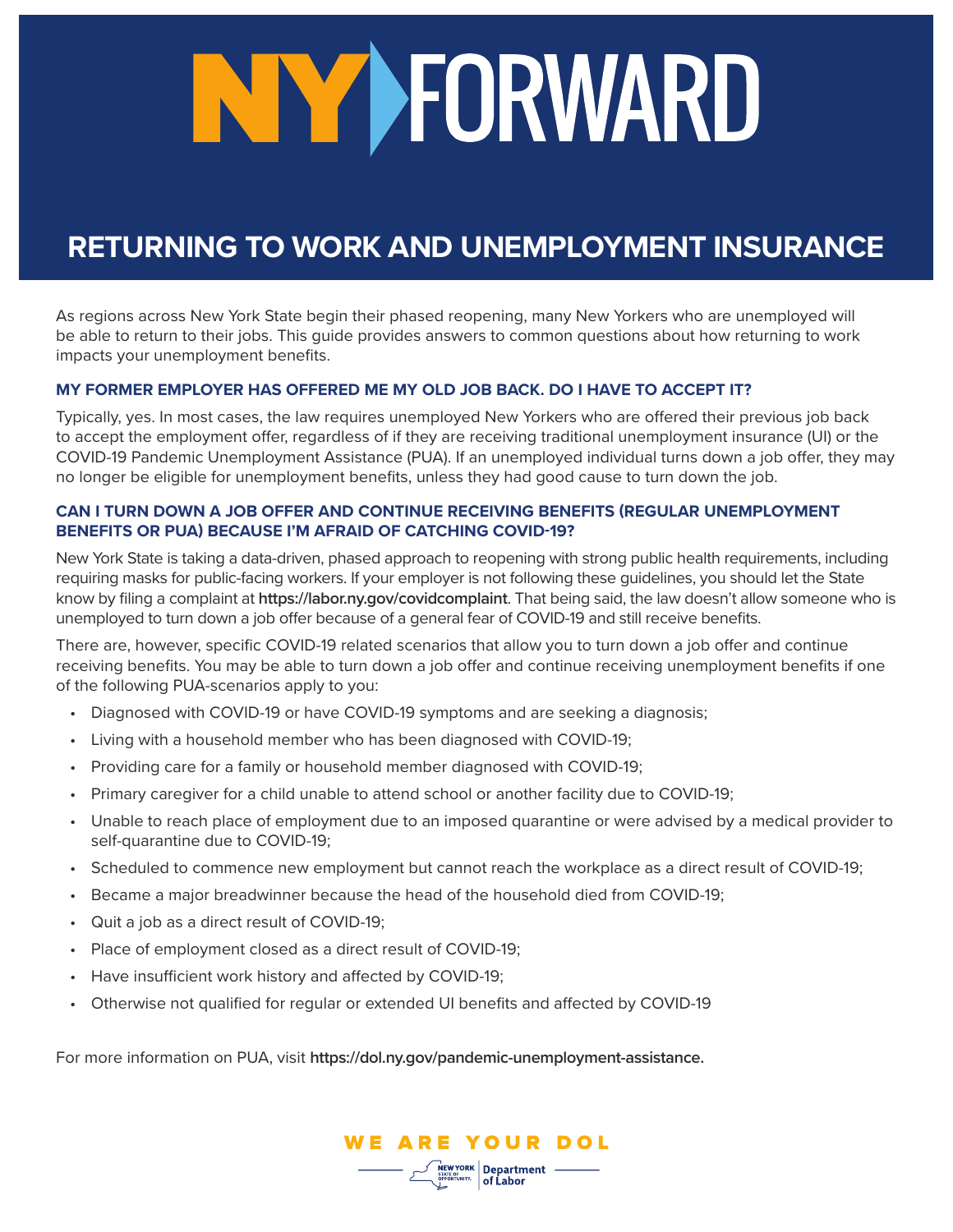# **WHAT SHOULD I DO IF ONE OR MORE OF THE ABOVE PUA SCENARIOS APPLIES TO ME? SHOULD I JUST TURN DOWN THE JOB? DO I HAVE TO LET THE DOL KNOW?**

If you are not currently receiving unemployment benefits, you should apply for PUA at **[https://unemployment.labor.](https://unemployment.labor.ny.gov/login) [ny.gov/login](https://unemployment.labor.ny.gov/login)**. If you are already receiving benefits and are unable to return to work due to one of the COVID-19 related reasons above, you must tell the Department of Labor. When you certify for benefits in the week you were supposed to return to work, you must report that you refused an offer of employment. We will review your claim to see if you are eligible for PUA. You will continue to be paid benefits until we can make a determination.

Remember, every time you certify for weekly benefits, you must provide accurate information about any:

- work you perform,
- work you refused, and
- change in your availability for work.

#### **WHAT HAPPENS IF I RETURN TO WORK AND THEN I AM DIAGNOSED WITH COVID-19?**

In response to the COVID-19 pandemic, New York State has guaranteed workers job protections and financial compensation, if they are subject to either a mandatory or precautionary quarantine or isolation order. You can learn more about this benefit at: **<https://paidfamilyleave.ny.gov/COVID19>**

#### **I WENT TO MY JOB AND WAS TOLD I HAD TO PROVIDE MY OWN MASK. DO I?**

According to Executive Order 202.16, employers in New York State must provide face coverings to employees, at no cost to the employee, who interact with the public. So, if you interact with members of the public as part of your job, your employer has to provide a mask, but if you don't interact with the public, they don't need to. You must still wear a mask if you cannot maintain six feet of social distance from other individuals. If your employer is violating this order, you should file a complaint with the Department of Labor at **<https://labor.ny.gov/covidcomplaint>**.

#### **I AM NOT MAKING AS MUCH MONEY AT MY JOB AS I DO FROM UNEMPLOYMENT BENEFITS. CAN I GO BACK ON UI OR PUA?**

You cannot turn down a job simply because you would make more from unemployment benefits. If, after you return to your job, you work fewer than 4 days per week and earn less than \$504 per week, you may be eligible to continue receiving some unemployment benefits. For every day that you work in a given week, your unemployment benefit for that week is reduced by 25%. If you make more than \$504 in a given week, you will not receive any of your unemployment benefit for that week, regardless of how many days you worked.

If your hours have been reduced, you and your company should also explore New York's Shared Work program, which allows employers to avoid layoffs by allowing staff members to receive partial Unemployment Insurance benefits while working reduced hours. For more information, visit: **<https://dol.ny.gov/shared-work-program-0>.**

# **MY BOSS IS TELLING ME TO RETURN TO WORK, BUT THE REGION I'M IN HASN'T REOPENED YET. WHAT SHOULD I DO?**

Regions across the state are reopening in phases, as they meet certain metrics. You can use New York State's online Business Reopening Lookup tool (**<https://www.businessexpress.ny.gov/app/nyforward>**) to see if your industry is allowed to reopen in your region. Additionally, the Empire State Development website (**[https://esd.ny.gov/](https://esd.ny.gov/guidance-executive-order-2026) [guidance-executive-order-2026](https://esd.ny.gov/guidance-executive-order-2026)**) includes a list of essential businesses that have been permitted to remain open during the duration of the public health emergency. If a business is trying to reopen before it is allowed, you should file a complaint with the Department of Labor at **[https://labor.ny.gov/covidcomplaint.](https://labor.ny.gov/covidcomplaint)**

# **I TOLD MY EMPLOYER THAT OUR COMPANY WAS VIOLATING THE LAW BY EITHER REOPENING BEFORE WE WERE ALLOWED TO OR BY NOT PROVIDING ME WITH A FACE MASK, EVEN THOUGH I HAVE TO INTERACT WITH THE PUBLIC, AND I WAS FIRED. WHAT SHOULD I DO?**

New York's whistleblower law may protect you if you have been fired after reporting that your employer violated the law, such as the Governor's Executive Order. You need to show that the violation created a danger to public health and to the public at large. If you're not wearing a mask, you may be putting others, like your co-workers and the public if you interact with them, in danger. That would be the public at large. You should talk to a lawyer for more information. You can also contact the federal Occupational Safety and Health Administration (OSHA) to report that you have been fired for raising safety and health concerns.